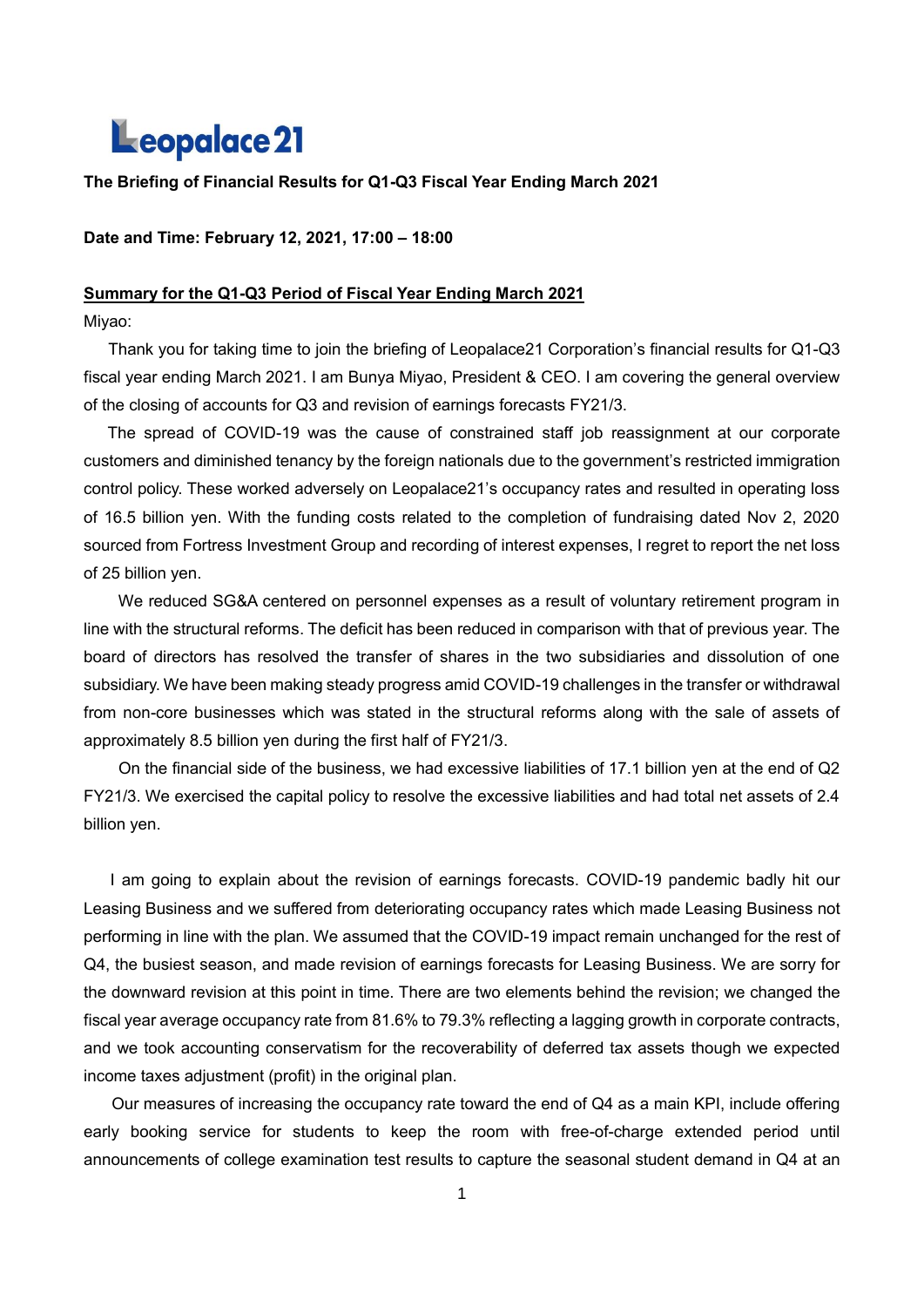early stage and offering relocation service at no extra cost between properties under our management because of the changes in spending college life triggered by COVID-19 crisis.

In addition we rolled out a healthcare professional support plan across Japan. Please refer to the [announcement dated Feb 3, 2021.](http://eg.leopalace21.com/ir/news/2021/pdf/0203.pdf)

In parallel to implementing those sales measures, we put video content on YouTube in the middle of January to promote Leopalace21's hassle-free services for the corporate customers and student customers.

As a measure to increase profitability of Leasing Business, we have started to look into the cost items. As we noticed that cleaning costs and restoration costs had increased, we started close monitoring the issue through making those costs visible and reviewing the operational procedures.

As is related to the cost of Leasing Business, we started to negotiate with the property owners for correcting Leopalace21's rent payment obligations considering occasional cases where there are differences between the current rent and the market rent. As I touched upon the point at the investor briefing in November 2020, the leasing contracts with the property owners require rent verification in light of market rent every two years. In response to the law concerning proper management and other related work for the rental housing which came into effect on December 15, 2020 and to deal with the contracts which require the rent verification in the coming fiscal year, we started to contact the property owners in December 2020. The initial communication contained the information about the rent and conditions of the buildings which respective owners hold along with the rental demand and market rent in the neighborhood. We are organizing online owner briefing session in addition to the one face to face for the benefit of the owners to gain a better understanding of the new law and our further steps of adjusting the rent payment in line with the market.

Now I am handing over to Ashida, Director and Managing Executive Officer, who will explain the repair progress of the construction defects.

## **Progress status of repairing the construction defects**

I am Shigeru Ashida. As I am responsible for the Emergency Headquarters for Construction Defects, I am taking you through the progress of repair works for the construction defects.

As of end of January 2021, we completed the repairs for 21.9% on the basis of room against the number of rooms which corresponds to the number of apartment buildings containing obvious defects. The number of vacant rooms which had been suspended for tenant recruitment was about 50,000 at the beginning of the fiscal year. We targeted to reduce it to 30,000 at the end of March 2021 and we have already achieved the target by reducing the number to 28,545 at the end of January, 2021.

We disclosed in August 2020 our plan of repairing about 2,000 rooms between September and December 2020 and we achieved the plan with a successful result. For the months to come until end of June 2021, our repair target is 6,000 rooms and we aim to complete the repairs for all obvious defects by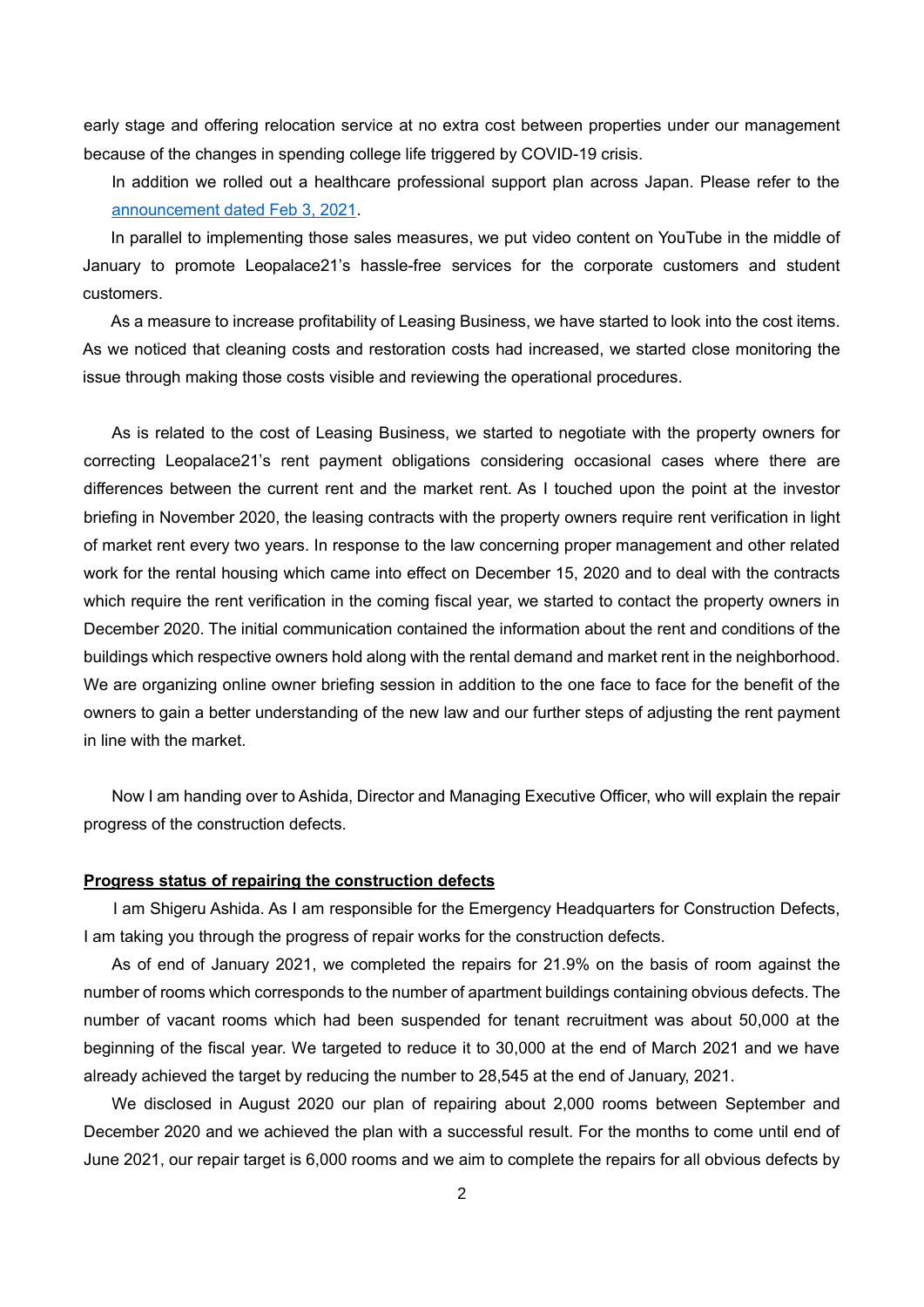the end of 2024.

The pace of repair works has been slowed down due to the government's declaration of state of emergency, but we take proper health and safety care of the people in the field for repairs and continue the repair works. This is all from me.

#### **Leopalace21's ESG Management**

Miyao:

 I will cover the ESG activities of Leopalace21. We started to put the section of ESG activities in addition to the financial results this time. As Leopalace21 has been offering rental housing services, we have a strong tie with the society. We recognize our daily operation and extended activities are related to every stakeholder's business. For example, we made an announcement earlier the month a new service named "Oikura"—a Japanese phrase meaning "how much would a purchaser pay for"—which is to introduce customers to a price estimate service for unnecessary items at the time of removal. The customers can get some benefit from us and we can contribute to the society in terms of UN's SDGs for Goal 12— Responsible Consumption and Production. We are still in the middle of resolving the construction defects, yet we are determined to contribute to materialize a sustainable society through the business on top of realizing Leopalace21's own benefit.

 Amid the challenging operational conditions, we are capturing the tenancy demand during the busiest season to realize the revised financial plan and aim to regain the trust of shareholders and stakeholders. This is all from my side. Thank you very much for your attention.

# **Outline of Financial Results for the Q1-Q3 Period of Fiscal Year Ending March 2021**

Takekura:

Thank you for joining the web conference today. I am Shinji Takekura responsible for Corporate Planning Department. Let me explain the outline of Q1-Q3 FY2021/3 performance. Please prepare with you the materials of Investor Meeting Presentation for the Nine Months Ended December31, 2020.

Please refer to p.12, Highlights of Results.

The corporate customers' constrained demand for training and staff job reassignment in response to the COVID-19 pandemic impacted occupancy rates which led to the following results.

| Net sales:    | 30.83 billion yen | Minus 20.3 billion yen                          | Minus 12.6 billion yen |
|---------------|-------------------|-------------------------------------------------|------------------------|
|               |                   | YoY                                             | against the plan       |
| Gross profit: | 21.2 billion yen  | Minus 1.3 billion yen YoY                       | Minus 8.1 billion yen  |
|               |                   |                                                 | against the plan       |
| SG&A:         | 37.8 billion yen  | Minus 7.5 billion yen YoY Minus 2.0 billion yen |                        |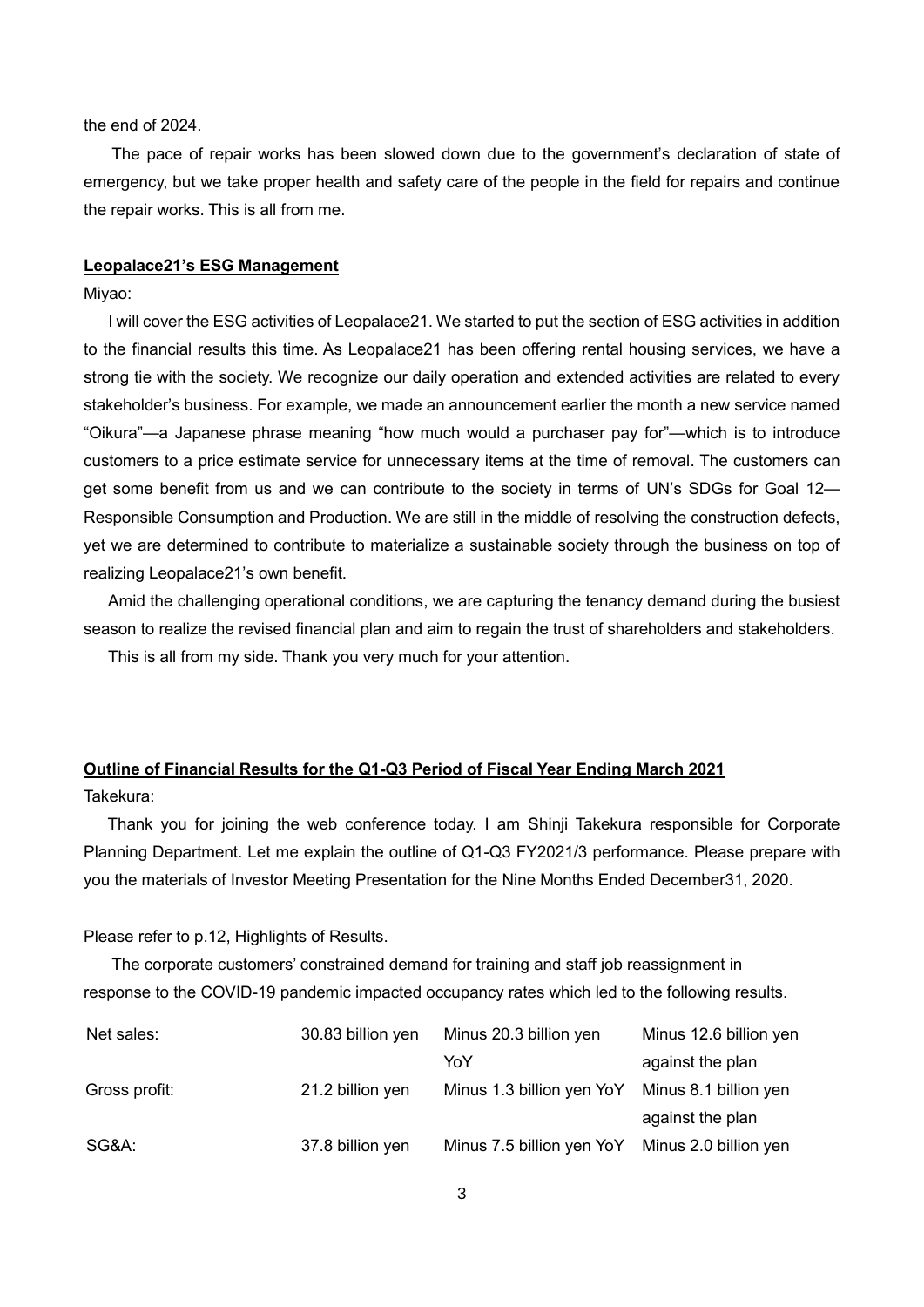|                             |                  |                           | against the plan       |
|-----------------------------|------------------|---------------------------|------------------------|
| Operating loss:             | 16.5 billion yen | Plus 6.2 billion yen YoY  | Minus 6.0 billion yen  |
|                             |                  |                           | against the plan       |
| Net loss attributable to    | 25.0 billion yen | Minus 0.8 billion yen YoY | Minus 10.3 billion yen |
| shareholders of the parent: |                  |                           | against the plan       |

Although cutting down the SG&A helped us to record the improved results for operating loss and recurring loss, the overall performance did not hit the plan because of the occupancy rates undershoot due to the significant impact of COVID-19 pandemic.

We posted the funding costs of 2.9 billion yen and interest expenses in non-operating expenses.

Extraordinary income contained gains on sale of investment securities of 4.0 billion yen whereas we recorded impairment loss of 3.7 billion yen, special severance allowance of 2.4 billion yen, and loss related to repairs of 0.7 billion yen in extraordinary losses amounting to 7.6 billion yen. As a result, net loss attributable to shareholders of the parent was 25 billion yen.

With the above results for Q1-Q3, we revised the earnings forecasts for FY21/3 as follows.

| Net sales:                  | 408.9 billion yen |
|-----------------------------|-------------------|
| Gross profit:               | 17.7 billion yen  |
| Operating loss:             | 34.6 billion yen  |
| Recurring loss:             | 39.8 billion yen  |
| Net loss attributable to    | 44.4 billion yen  |
| shareholders of the parent: |                   |

Minus 22.2 billion yen against the original plan Minus 25.3 billion yen against the original plan Minus 24.8 billion yen against the original plan Minus 29.6 billion yen against the original plan Minus 36.4 billion yen against the original plan

We lowered the occupancy rate as of end of March 2021 by 2 percent points to 84.5% and therefore the fiscal year average rate will come to 79.3%, down 2.3 percent points against the original plan.

Please refer to p.13 for Results by Business Segment.

The Leasing Business undershot the Q1-Q3 plan whereas Elderly Care Business and Other Businesses somehow accomplished the plan.

The Leasing Business was badly hit by the reduced tenancy demand due to COVID-19 pandemic and recorded 29.52 billion yen, minus 17.6 billion yen YoY and 12.7 billion yen against the plan. The reversal of reserve for apartment vacancy loss of 6 billion yen, which was beyond the plan, resulted in gross profit of 21.2 billion yen. It was minus 1.1 billion yen YoY but kept the same level of gross profit to sales.

The reduction in SG&A helped to improve the operating loss by 7.3 billion yen to record 8.9 billion yen.

We found the Elderly Care Business broadly in line with the plan, with net sales of 10.9 billion yen, a reduction of 50 million yen YoY yet overshot the plan by 50 million yen with operating loss of 0.4 billion yen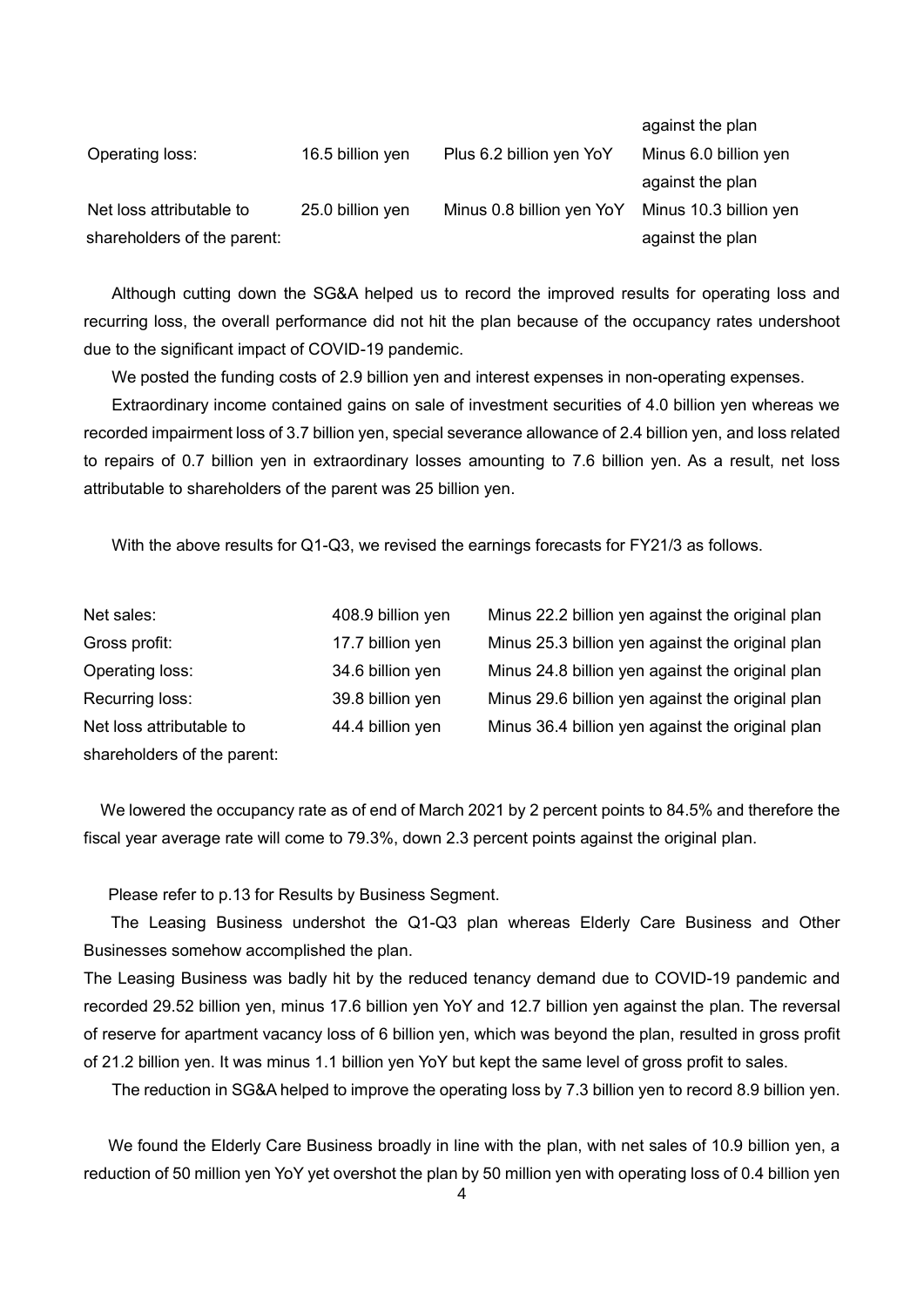despite the reduced usage for short stay and private residential homes in the COVID-19 challenges.

The Other Businesses consists mainly of hotel business and Guam resort business. We have withdrawn from the hotel business in the 1H period and Guam resort business suffered from diminished visitors to Guam because of COVID-19 impact to record the following results.

| Net sales:                      | 2.1 billion yen | Minus 2.6 billion yen YoY | Plus 40 million yen against the plan  |
|---------------------------------|-----------------|---------------------------|---------------------------------------|
| Operating loss: 1.1 billion yen |                 | Minus 0.6 billion yen YoY | Plus 0.4 billion yen against the plan |

Because of COVID-19 situation, we have not seen much progress in the transfer of Guam resort operation as we initially planned. The policy of transferring the Guam resort operation remains unchanged.

Reflecting the Q1-Q3 results, we put the revised plan in the far right column as follows.

| Leasing Business             | Net sales      | 392.0 billion yen               | Minus 21.9 billion yen against the         |
|------------------------------|----------------|---------------------------------|--------------------------------------------|
|                              |                |                                 | original plan                              |
|                              | Gross profit   | 17.6 billion yen                | Minus 25.4 billion yen against the         |
|                              |                |                                 | original plan                              |
|                              |                | Operating loss 24.7 billion yen | Minus 28.3 billion yen against the         |
|                              |                |                                 | original plan                              |
| <b>Elderly Care Business</b> | Net sales      | 14.5 billion yen                | Same as the original plan                  |
|                              | Gross profit   | 0.5 billion yen                 | Minus 0.1 billion yen against the original |
|                              |                |                                 | plan                                       |
|                              | Operating loss | 1.0 billion yen                 | Minus 0.3 billion yen against the original |
|                              |                |                                 | plan                                       |
| <b>Other Businesses</b>      | Net sales      | 2.4 billion yen                 | Minus 0.3 billion yen against the original |
|                              |                |                                 | plan                                       |
|                              | Gross profit   | 0.2 billion yen                 | Plus 0.7 billion yen against the original  |
|                              |                |                                 | plan                                       |
|                              | Operating loss | 1.5 billion yen                 | Plus 0.7 billion yen against the original  |
|                              |                |                                 | plan                                       |

For quarterly results by business segment compared with previous year, please refer to p.14.

You will find the occupancy rates plan and actual on p.15.

The current FY21/3 actual is shown by dark blue solid line and revised plan is shown by dashed dark line. The occupancy rate as of end of Dec 2020 was 77.07% and that as of end of Jan 2021 turned 78.16%.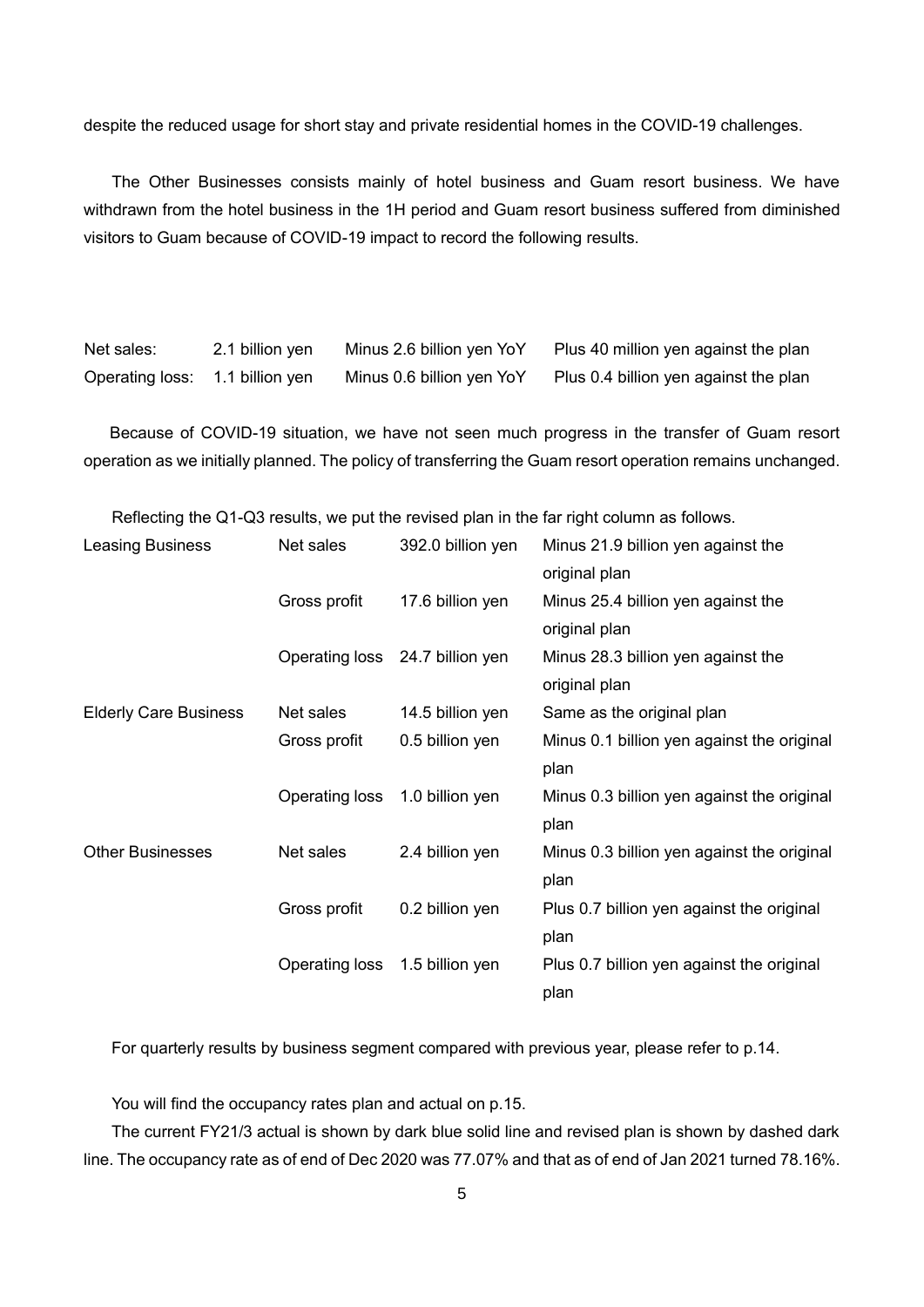The Apr-Dec average rate was 78.58%, a reduction by 1.89 percent points YoY.

The original plan for FY21/3 is shown by light blue dashed line which is compared with the actual result as of end of Dec 2020, the difference of 4 percent points and the reasons behind the shortfall are given in the next page.

#### Please refer to p.16.

The shortfall of occupancy rate was broken down from left to right against the original plan,

The rate as of end of Dec 2020 was 77.07%, a 4.6 percent points lower than the plan. Of that difference, 4.1 percent points were due to the impact of COVID-19 pandemic and 0.5 percent points were due to the construction defects problem. The impact of COVID-19 pandemic can be attributed to restricted staff job reassignment and reduction of new hires in corporate clients' demand which came to 2.9 percent points and consisted a large part. The demand by individuals and students impacted minus 0.8 percent points with minus 0.4 percent points in the demand by foreign nationals. We are implementing various measures to address the respective issues which are shown in the next page.

#### Please refer to p.17.

To address the corporate clients, we have identified about 66,000 companies and started to negotiate with about 20,000 companies which we have had no business so far. For individuals and students, we will strengthen the tie with real estate agents, make the video content available on YouTube, and launched a range of promotion campaigns to widen the reach. In addition, we have rolled out a healthcare professional support plan in Dec 2020 nationwide to healthcare staffs and medical institutions amid the increased demand triggered by COVID-19 pandemic.

The number of foreign national immigration to Japan was heavily impacted by the COVID-19. We continue to capture the demand by the foreign nationals who study or take a working-holiday in Japan. For the benefit of foreign nationals, we introduced an integrated support in five languages on leasing website from room search to application for tenancy contract.

As to the repairs for construction defects, as Ashida explained earlier, we will aim to complete 6,000 rooms by the end of June, 2021 and release as many vacant rooms as possible for tenant recruitment through investigating the remaining rooms in terms of safety and make the safety confirmation as a leverage for additional business.

Please turn to p.18 where the outlines of SGAE reduction are shown.

The graph on the right hand side compares Q1-Q3 FY21/3 results against the same period FY20/3. The reduction of 7.5 billion yen mainly came through the personnel cost in the voluntary retirement program and attrition. In light of Q4 busiest months we may see increase in sales expenses but continue to constrain the SGAE as a whole.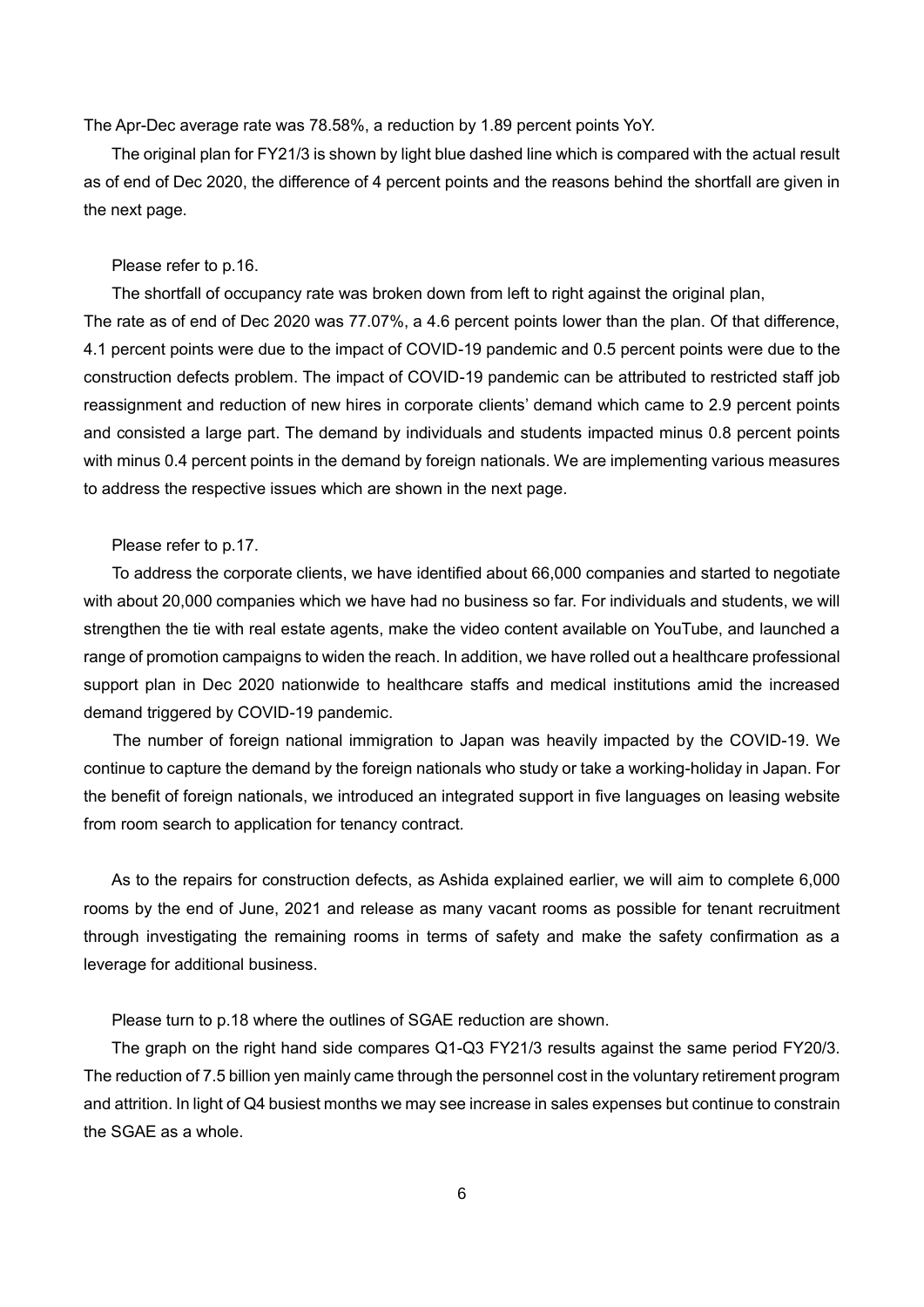Please refer to p.19 which explains the outline of the fundraising.

It consists of (i) issuance of new shares through third party allotment for about 12 billion yen, (ii) issuance of the stock acquisition rights in connection with the loan for about 30 billion yen, and (iii) issuance of preferred stock by Leopalace Power Corporation, a consolidated subsidiary, for about 15 billion yen, totaling to about 57.2 billion yen.

Of the three items, the aggregate 27 billion yen of (i) and (ii) has been recorded in the net assets and there existed no excessive liabilities at the end of Q3.

Please have a look at p.20 which shows the summarized consolidated balance sheets.

The total assets at the end of Q3 were 17.31 billion yen, a reduction of 23.8 billion yen compared with that of end of March 2020. The cash and cash equivalents were 57.6 billion yen at the end of Q3. The amount was decreased by 2.8 billion yen mainly because of operating loss despite the fundraising, sale of investment securities and non-current assets.

The long-term debt increased due to the fundraising whereas reserve for loss related repairs reduced by 6.3 billion yen and reserve for apartment vacancy loss reduced by 6.0 million yen.

Net assets were recorded 2.4 billion yen in terms of common stock, capital reserve, and non-controlling assets as a result of issuance of new shares through third party allotment and issuance of preferred stock while recording of net loss of 25 billion yen. There existed no excessive liabilities. The shareholders' equity ratio was minus 5.4%.

P.21 gives the summary of cash flows.

Cash flows from operating activities were net outflow of 36.7 billion yen mainly due to loss before taxes and other adjustments of 23.9 billion yen, depreciation and amortization of goodwill of 7.8 billion yen, impairment losses of 3.7 billion yen, decrease in reserve for apartment vacancy loss of 6.0 billion yen, payment related to repairs of 6.9 billion yen as well as decrease in accounts payable - other and in advances received.

Cash flows from investing activities were net inflow of 6.4 billion yen due to purchase of property (furniture and home appliances to be installed in the apartments) of 1.7 billion yen, sale of investment securities of 4.3 billion yen and sale of non-current assets of 4.1 billion yen.

Cash flows from financing activities were net inflow of 27.6 billion yen due to the fundraising of about 54 billion yen which was offset by repayment of long-term debt, redemption of bonds and repayment of lease obligations. Total cash flow were net outflow of 2.6 billion yen and the balance of cash and cash equivalents were 56.1 billion yen.

These are the outlines of the financial results. Now let me go into the segmental details with Leasing Business in the first place.

Please refer to p.28 which shows the shares of occupied units by industry.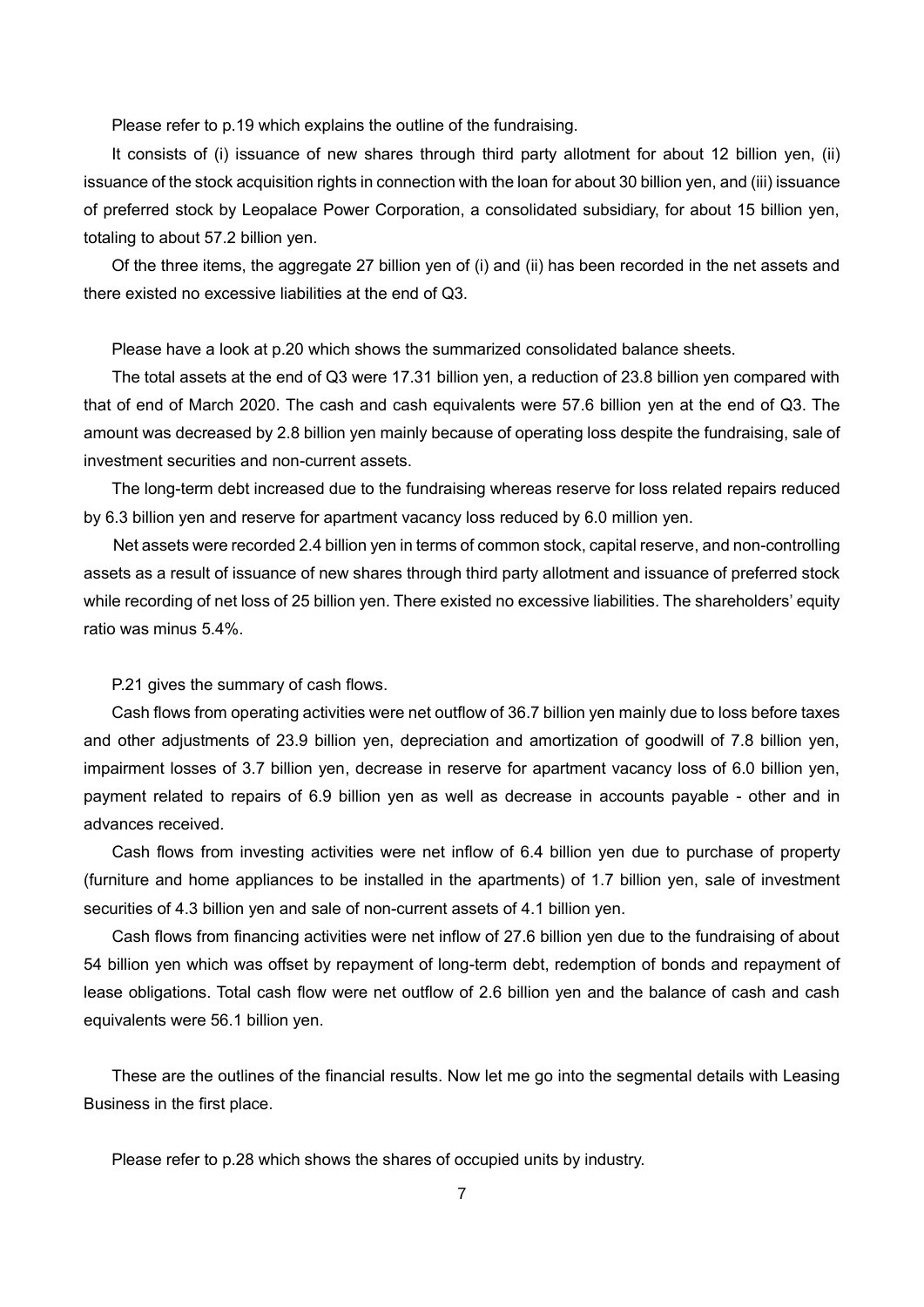In the downward trends of corporate clients in total, the notable reductions came from badly hit industries by COVID-19 such as hospitality industry for minus 4.6% QoQ, manufacturing industry for minus 3.0% QoQ and food industry for minus 2.5% QoQ. On the other hand, staffing and outsourcing industry have grown by 8.1% QoQ mainly because of increased hiring in semiconductor industry and automotive industry helped by demand surge. Our efforts of organizing online business interactions contributed to the growth as well.

Looking into the good performing business such as semiconductors, there are companies and industries which increased the hiring and demand for housing despite the impact of COVID-19 pandemic. Usually we see the corporate demands for new hires starting in Dec – Jan timeframe but it has been put off in Feb – Mar timeframe in this fiscal year because of COVID-19 pandemic. Towards the end of FY21/3, we aim to capture such seasonal demand and accomplish the goal occupancy rate at the end of March.

Please turn to p.29 where you find the number of contracts by individual foreign national tenants.

The demand has been hit by COVID-19 pandemic and the number declined from April 2020 to come to 19,914 units at the end of Dec, a reduction of 2.6% YoY. The foreign national tenants under the corporate contract are estimated to be about 14,000 units at the end of Dec and amounted to about 34,000 units in total between individual and corporate foreign national tenants, which occupied 7 to 8 percent of total tenants.

We will continue to service those target customers with multi-language support in the leasing offices across the county and giving a good sales pitch to Japanese-language schools and colleges with international students.

Please take a look at p.31 which gives the number of leasing offices over the years.

We are trying to streamline the operation of leasing offices with the result of 139 offices at the end of Jan 2021 consisting of 133 in Japan and 6 outside Japan. The number has been reduced by 50 compared with that at the end of Jan 2020.

Our value-added services are summarized in p.32.

In addition to web-based contract conclusion, we started to offer customer interaction via internet and on-line room viewing, a new set of DX solutions. In tandem with Leo-sign, an electronic contract management system for corporate users, we can service the customers without having face-to-face meetings for their benefit.

The cumulative result up to Dec was 4,064 web-based contracts and 35,000 users have employed the Leo-sign service.

Next please have a look at p.33.

We are taking various measures such as a range of campaigns including promotions on YouTube and a national healthcare professional support plan during the busiest season as President Miyao explained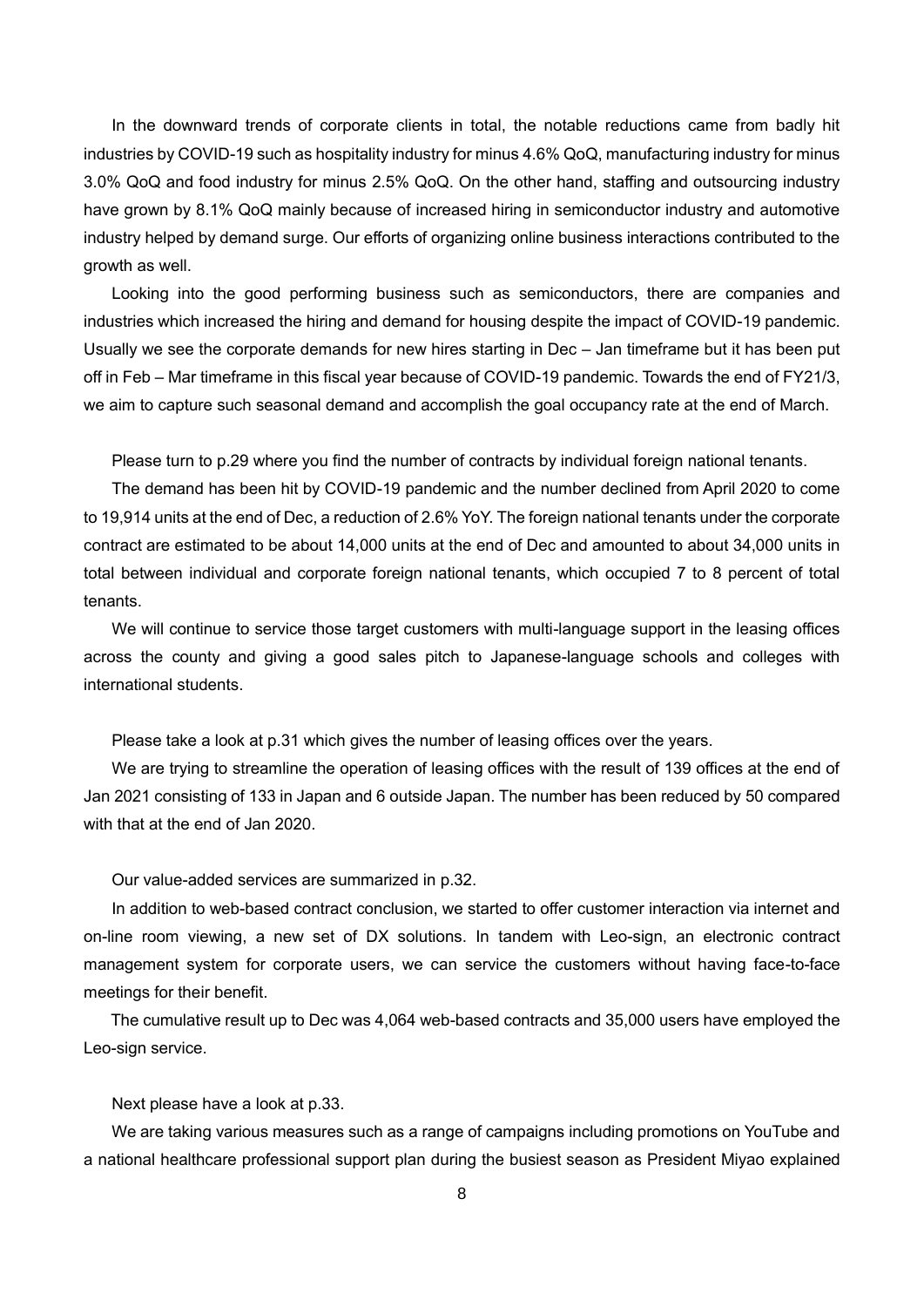in the beginning.

Please refer to P.34 and p.35 for the varied services offered to the tenants.

Next comes Elderly Care Business on p.37.

We have an Elderly Care service network in Kanto region and Tokai region in the name of "Azumi En" totaling to 87 facilities. The occupancy rates of day-service and short-stay service were decreased by 5.2 percent points and 4.3 percent points respectively YoY which resulted in reduction of net sales and deterioration of operating loss compared with the Q1-Q3 previous year. The occupancy rate for the private residential homes increased by 1.3 percent point YoY. We regard the Elderly Care Business as strategic and steadily improve the profitability through operational improvement.

P.39 explains the International Business.

The policy of transfer or withdrawal from the International Business remains unchanged and we put the current state of the activities on the right side. The shares in Enplus was transferred at the end of Nov 2020 and the equity interest in a Vietnamese subsidiary has been decided to be transferred in Apr 2021. Although we have been looking for purchasers for the other subsidiaries outside Japan, we can only make effective activities in FY22/3 onward due to the difficulty of potential purchasers' visiting the respective locations.

The final chapter is on our ESG management.

The status of preventive measures against the construction defects problem is included in the scope of governance.

Please take a look at p.44.

Out of the 50 action plans which we disclosed in Aug 2019, 40 items are completed and 10 items are being implemented. The major progress during Q3 includes the introduction of multi-faceted performance management system, and organization of financial briefings to the business partners among other stakeholders. For details please refer to the pp.45, 46 and 47.

I will skip the status of repair works on properties constructed by Leopalace21 as our director Ashida touched on that earlier.

In the field of social p.49 contains the information on reform of working practices and the external assessment. Our Leasing Business is offering solutions to various social challenges in p.50.

For Environment, please refer to pp. 51, 52 and 53.

P.51 provides information on  $CO<sub>2</sub>$  emissions in our operations. Although our business does not generate a lot of CO2, we have been dealing with the issue through reducing the usage of company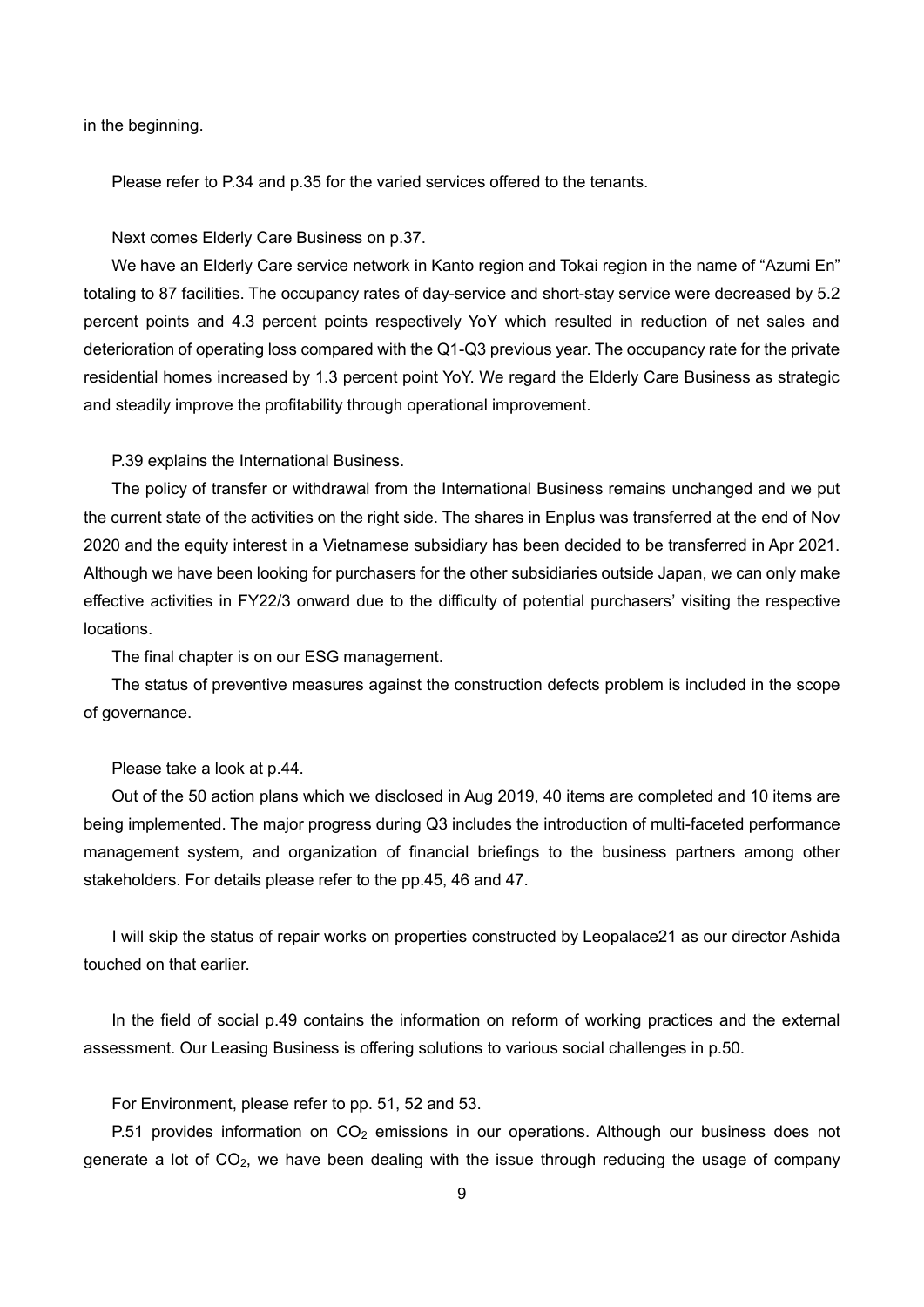vehicles and hence  $CO<sub>2</sub>$  emissions for scope 1 and 2 have shown a steady decline.

P.52 mentions the environmental activities by Morizou, one of our subsidiaries.

We will try our utmost to carry out the operations in accordance with the plan to attain the profitability for FY22/3 and continue responding to the construction defects problem amid the difficulties of the business.

This is all from my end as to the outlines of the financial results. We look forward to your continued understanding and support. Thank you very much for your attention.

# **Q&A Session**

- Q1: Considering the revised earnings forecasts, I got the impression that Leopalace21 may have excessive liabilities at the end of March 2021. What is your financial countermeasure? Is it an increase in capital by Fortress' exercising share option?
- A1: (Takekura) We do not have a concrete plan for financial countermeasure or a new fundraising. As to the potential excessive liabilities, we improve the profitability and make our financial base solid through increasing the occupancy rates toward the end of March. We will focus on what we can do in improving the occupancy rates at the end of February and at the end of March because the exercise of share option is outside of our decision making.
- Q2: Please could you share your view on the occupancy rate at the end of March as well as at the end of February?
- A2: (Takekura) We estimate the rate of 84.5% for the end of March. Although the inquiries for room availability drastically increased lately, we see the customers' decision making is delayed due to the extended period of declaration of state of emergency. The target occupancy rate at the end of February is either 81.5% or 82.0%.

We are preparing ourselves for surge of demand after the government's lifting the declaration and engage in sales activities to accomplish the goal.

- Q3: Please elaborate your measures in attracting increased customers. What were the responses to the healthcare professional support plan that you announced on January 18, 2021?
- A3: (Takekura) We are pleased to tell that the support plan was very well received by the customers after we rolled it out in the end of December, 2020. We got interviewed at the news release and the news were reported by 34 national and local newspapers as of January 28, 2021. On p.33, in addition to the healthcare professional support plan, we have a range of services for dedicated target customers including early booking campaign for new college students, campaign for school/college graduates to become new working adults, no-cost extended booking period service for the college examination test results as well as rent-free service for up to two months for specified rooms.

(Miyao) The Nikkei reported on February 11 Leopalace21's collaboration with Village House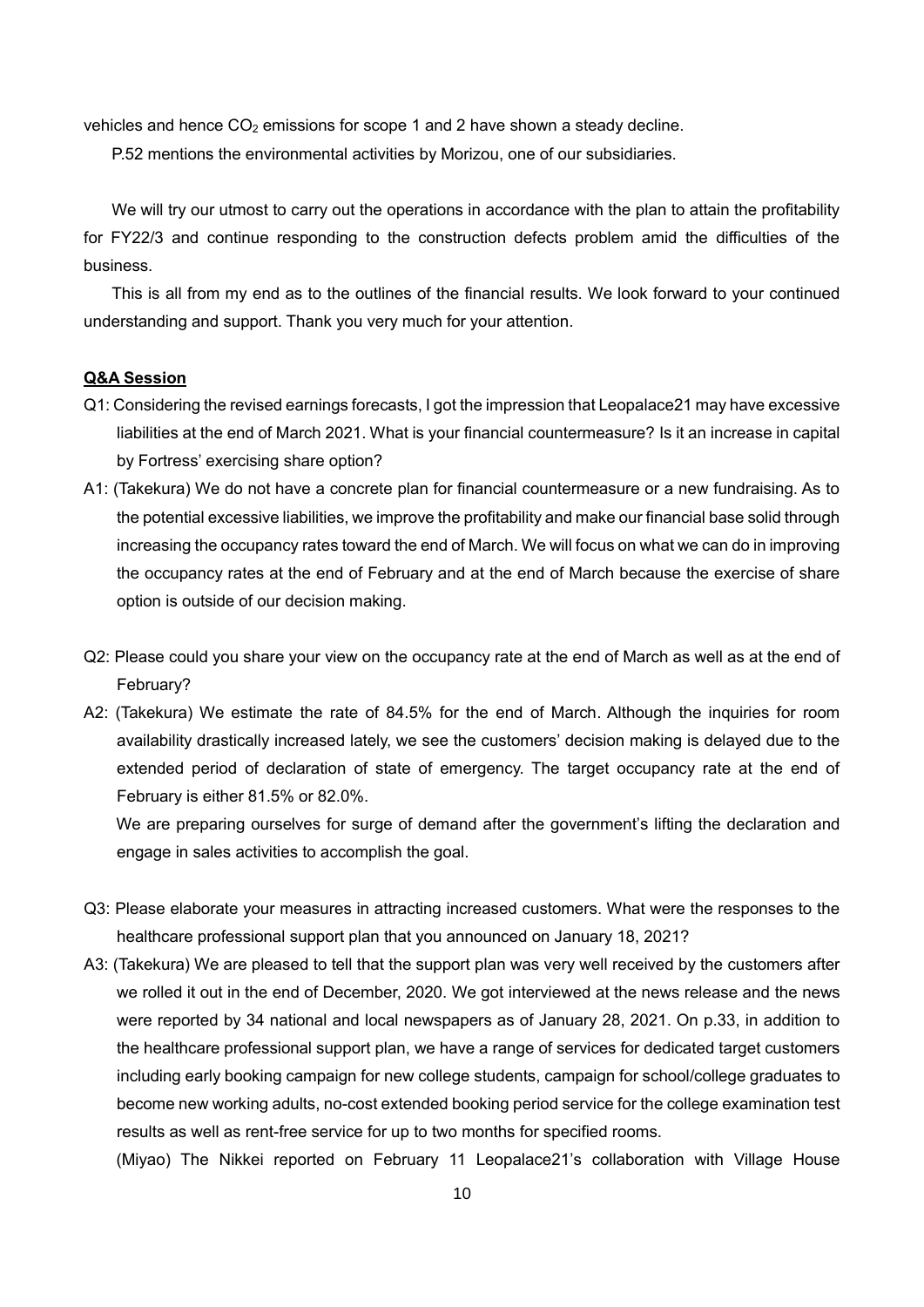Management Co., Ltd. Our clients consist of corporates with 60% and individuals including students and foreign nationals with 40%. We are therefore heavily depend on direct sales. The ordinary business in the rental housing is very much different from ours and the real estate agencies play a major role in identifying the customers and completing the tenancy contracts. Our way of doing business on one hand is a strength, however the strength is hit by the constrained staff job reassignment in response to the COVID-19 difficulties and we see increase in individuals business instead. The real estate agents can better receive such individuals' response in comparison to Leopalace21's direct leasing offices. We believe it makes sense to establish stronger tie with the real estate agents to better capture the individual customers' demand and service them accordingly. Village House Management holds more than 100,000 rental housing units under its management and they successfully increased the occupancy rate to 70% from its initial 30% when they purchased the employment promotion housings. Village House Management work closely with real estate agents in increasing the occupancy rates and Village House Management introduced such agents to us. We are new in this kind of business and in the learning process of the new model.

- Q4: It is good to know that the demand has come back in the staffing and outsourcing industry. Are there any traits in terms of industry such as automotive and region.
- A4: (Takekura) As pointed out, it is good news for us to have increased usage by the staffing and outsourcing industry. As to the region, we have had big demand for hundreds of rooms in Kanagawa Prefecture in Kanto region as well as good demand in Chukyo region with Nagoya City. As shown in p.28, the corporate demand as a whole has weakened with minus 1.5% to 1.9% compared with the previous quarters due to COVID-19 challenges. As we are closely looking at the reaction by respective companies, we are prepared to take quick action in offering rooms to meet the demand at the time of the cancellation of emergency declaration.
- Q5: As for the healthcare professional support plan, isn't it profitable as the rent is set relatively low?
- A5: (Takekura) You will find the outlines of the plan on p.33. No intermediary fee is required or 50% discount is offered for a short-term plan. In some cases they do not make money and just achieve breakeven results. We play a role of providing social infrastructure as we manage the largest number of rental housings for single-person households. We therefore decided on offering the support plan in parallel to offering the rental housings as a company dormitory or house to various corporate customers including staffing and outsourcing companies. We believe it is a part of our mission to support the social needs and received a lot of inquiries for the healthcare professional support plan irrespective of making enough money or not. We will continue to offer the plan based on this belief.
- Q6: "The Kenchiku Gijutsu" a monthly magazine specialized for construction techniques, published an article on third party's positive safety evaluation of apartment buildings in terms of fire resistance performance that Leopalace21 built. Have you seen any changes in the corporate customers' attitude?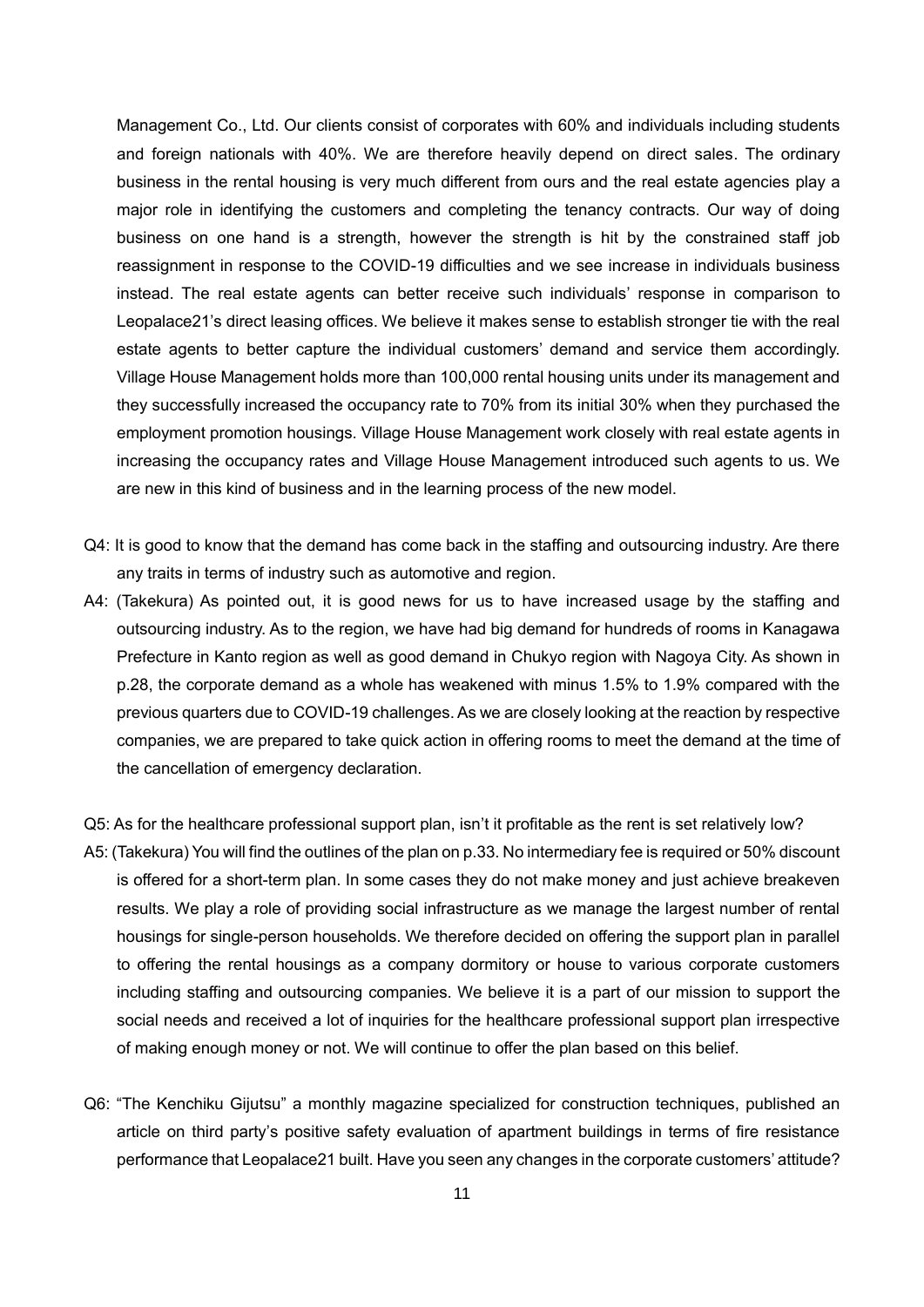A6: (Ashida) We had a lot of corporate customers who determined to stop doing business with us or continue the business but with conditional terms after the construction defects problem was disclosed. Under such conditions "The Kenchiku Gijutsu", an authoritative monthly magazine specialized for construction techniques, published the article in its August 2020 issue about the result of fire test which helped overcome the safety concerns. We approached the corporate customers using the article as an argument for safety of the apartment buildings. As a result a large number of the corporate customers accepted the argument and resumed business with us or relaxed the terms for further business.

We will continue to make use of the article to increase the acceptance by the corporate customers for their better understanding of the construction defects problem.

- Q7: Could you share the time schedule for adjusting the agreed rent for the property owners?
- A8: (Takekura) As President Miyao talked about in the beginning, there are remarkable changes in the rental property market and we are in the middle of negotiating with our property owners to review the rent payment.

 We started the process with an introductory explanation in December 2020 to the property owners across Japan how Leopalace21 plans to handle the rent adjustment. We used the whole month of December for sending the explanation documents to every property owner. Starting from January 2021, we began communicating with the property owners to try to agree to the revised rent payment. As the law concerning proper management for the rental housing was put in place, we comply with the law and take lawful approach to the owners.

(Miyao) We disclosed the construction defects related to parting walls in attics in April and May 2018 and non-compliance of parting walls for foamed urethane filling with specifications and noncompliance of ceilings with specifications in February 2019. We lost the social trust due to the construction defects coupled with huge loss in our financial results. We have explained to the property owners that we would not ask for reduction in rent payment until March 2021 at the owners briefing sessions and other occasions. In accordance with such promise we have reviewed the contracts and stayed with the agreed rent payment for the last two years.

 The new law concerning proper management for the rental housing which made effective on December 15, 2020 states that the sublessors are required to agree with the property owners for the rent payment by making reference to the market rent in the neighborhood as guidelines and not influenced by the occupancy rates or the business performance of the sublessors. We informed the property owners of the facts related to the new law at the owners briefing sessions which we organized in December 2020.

 The frequency of reviewing the rent payment may be different from one sublessor to another but we assume that the companies like us have been doing that at a regular interval. We have suspended the review for the last two years.

We made the introductory step in December 2020 but have not started the negotiation process